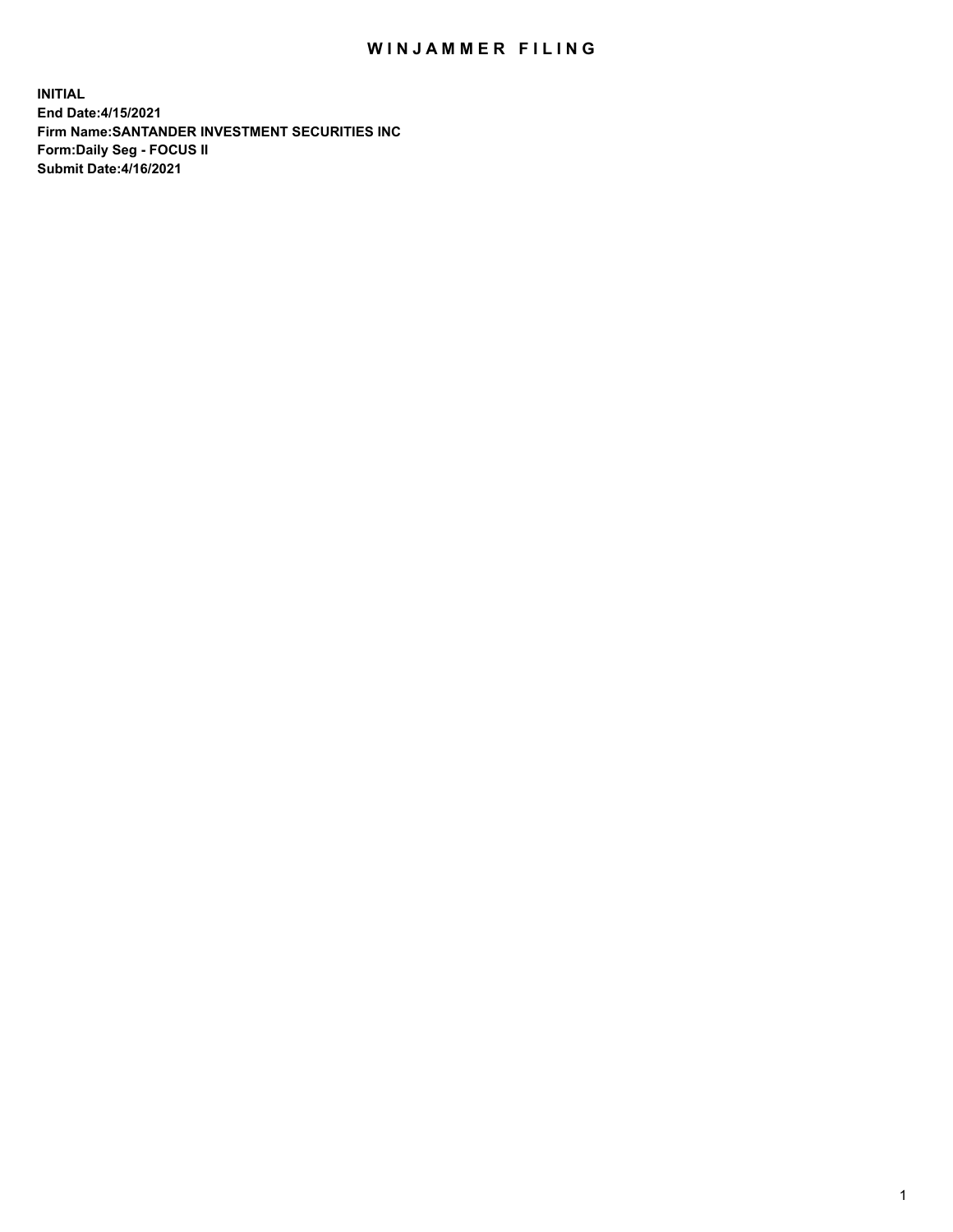**INITIAL End Date:4/15/2021 Firm Name:SANTANDER INVESTMENT SECURITIES INC Form:Daily Seg - FOCUS II Submit Date:4/16/2021 Daily Segregation - Cover Page**

| Name of Company                                                                   | <b>SANTANDER INVESTMENT</b><br><b>SECURITIES INC</b> |
|-----------------------------------------------------------------------------------|------------------------------------------------------|
| <b>Contact Name</b>                                                               | <b>Felix Munoz</b>                                   |
| <b>Contact Phone Number</b>                                                       | (212) 407-4594                                       |
| <b>Contact Email Address</b>                                                      | felix.munoz@santander.us                             |
| FCM's Customer Segregated Funds Residual Interest Target (choose one):            |                                                      |
| a. Minimum dollar amount: ; or                                                    | 70,000,000                                           |
| b. Minimum percentage of customer segregated funds required:%; or                 | <u>0</u>                                             |
| c. Dollar amount range between: and; or                                           | 0 <sub>0</sub>                                       |
| d. Percentage range of customer segregated funds required between:% and%.         | 0 <sub>0</sub>                                       |
| FCM's Customer Secured Amount Funds Residual Interest Target (choose one):        |                                                      |
| a. Minimum dollar amount: ; or                                                    | $\frac{0}{0}$                                        |
| b. Minimum percentage of customer secured funds required:%; or                    |                                                      |
| c. Dollar amount range between: and; or                                           | 0 <sub>0</sub>                                       |
| d. Percentage range of customer secured funds required between:% and%.            | 0 <sub>0</sub>                                       |
| FCM's Cleared Swaps Customer Collateral Residual Interest Target (choose one):    |                                                      |
| a. Minimum dollar amount: ; or                                                    | $\overline{\mathbf{0}}$                              |
| b. Minimum percentage of cleared swaps customer collateral required:% ; or        | $\underline{\mathbf{0}}$                             |
| c. Dollar amount range between: and; or                                           | 0 <sub>0</sub>                                       |
| d. Percentage range of cleared swaps customer collateral required between:% and%. | <u>00</u>                                            |

Attach supporting documents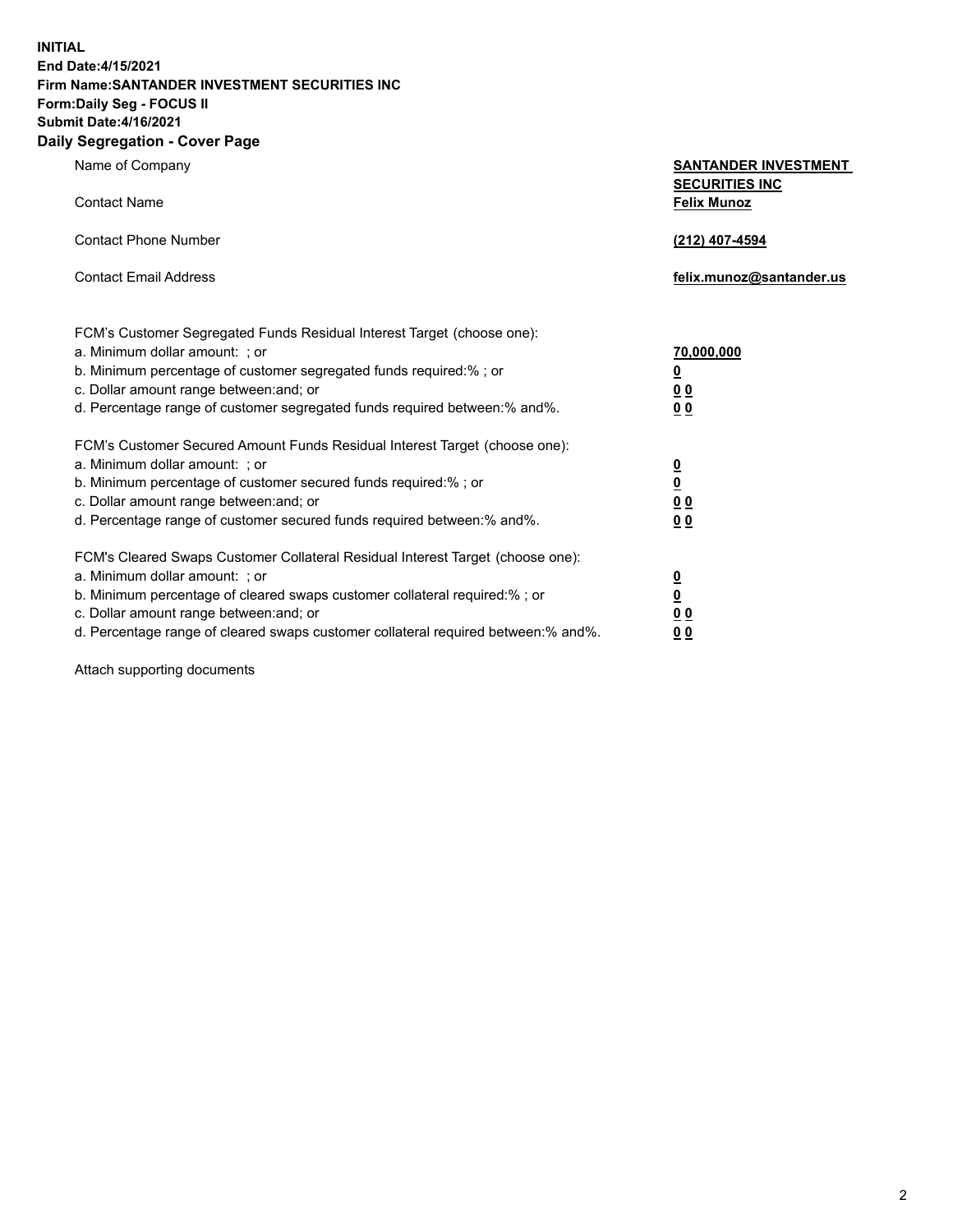**INITIAL End Date:4/15/2021 Firm Name:SANTANDER INVESTMENT SECURITIES INC Form:Daily Seg - FOCUS II Submit Date:4/16/2021 Daily Segregation - Secured Amounts**

|     | Foreign Futures and Foreign Options Secured Amounts                                         |                   |
|-----|---------------------------------------------------------------------------------------------|-------------------|
|     | Amount required to be set aside pursuant to law, rule or regulation of a foreign            | $0$ [7305]        |
|     | government or a rule of a self-regulatory organization authorized thereunder                |                   |
| 1.  | Net ledger balance - Foreign Futures and Foreign Option Trading - All Customers             |                   |
|     | A. Cash                                                                                     | $0$ [7315]        |
|     | B. Securities (at market)                                                                   | $0$ [7317]        |
| 2.  | Net unrealized profit (loss) in open futures contracts traded on a foreign board of trade   | $0$ [7325]        |
| 3.  | Exchange traded options                                                                     |                   |
|     | a. Market value of open option contracts purchased on a foreign board of trade              | $0$ [7335]        |
|     | b. Market value of open contracts granted (sold) on a foreign board of trade                | $0$ [7337]        |
| 4.  | Net equity (deficit) (add lines 1. 2. and 3.)                                               | $0$ [7345]        |
| 5.  | Account liquidating to a deficit and account with a debit balances - gross amount           | $0$ [7351]        |
|     | Less: amount offset by customer owned securities                                            | 0 [7352] 0 [7354] |
| 6.  | Amount required to be set aside as the secured amount - Net Liquidating Equity              | $0$ [7355]        |
|     | Method (add lines 4 and 5)                                                                  |                   |
| 7.  | Greater of amount required to be set aside pursuant to foreign jurisdiction (above) or line | $0$ [7360]        |
|     | 6.                                                                                          |                   |
|     | FUNDS DEPOSITED IN SEPARATE REGULATION 30.7 ACCOUNTS                                        |                   |
| 1.  | Cash in banks                                                                               |                   |
|     | A. Banks located in the United States                                                       | $0$ [7500]        |
|     | B. Other banks qualified under Regulation 30.7                                              | 0 [7520] 0 [7530] |
| 2.  | <b>Securities</b>                                                                           |                   |
|     | A. In safekeeping with banks located in the United States                                   | $0$ [7540]        |
|     | B. In safekeeping with other banks qualified under Regulation 30.7                          | 0 [7560] 0 [7570] |
| 3.  | Equities with registered futures commission merchants                                       |                   |
|     | A. Cash                                                                                     | $0$ [7580]        |
|     | <b>B.</b> Securities                                                                        | $0$ [7590]        |
|     | C. Unrealized gain (loss) on open futures contracts                                         | $0$ [7600]        |
|     | D. Value of long option contracts                                                           | $0$ [7610]        |
|     | E. Value of short option contracts                                                          | 0 [7615] 0 [7620] |
| 4.  | Amounts held by clearing organizations of foreign boards of trade                           |                   |
|     | A. Cash                                                                                     | $0$ [7640]        |
|     | <b>B.</b> Securities                                                                        | $0$ [7650]        |
|     | C. Amount due to (from) clearing organization - daily variation                             | $0$ [7660]        |
|     | D. Value of long option contracts                                                           | $0$ [7670]        |
|     | E. Value of short option contracts                                                          | 0 [7675] 0 [7680] |
| 5.  | Amounts held by members of foreign boards of trade                                          |                   |
|     | A. Cash                                                                                     | 0 [7700]          |
|     | <b>B.</b> Securities                                                                        | $0$ [7710]        |
|     | C. Unrealized gain (loss) on open futures contracts                                         | $0$ [7720]        |
|     | D. Value of long option contracts                                                           | $0$ [7730]        |
|     | E. Value of short option contracts                                                          | 0 [7735] 0 [7740] |
| 6.  | Amounts with other depositories designated by a foreign board of trade                      | $0$ [7760]        |
| 7.  | Segregated funds on hand                                                                    | $0$ [7765]        |
| 8.  | Total funds in separate section 30.7 accounts                                               | $0$ [7770]        |
| 9.  | Excess (deficiency) Set Aside for Secured Amount (subtract line 7 Secured Statement         | $0$ [7380]        |
|     | Page 1 from Line 8)                                                                         |                   |
| 10. | Management Target Amount for Excess funds in separate section 30.7 accounts                 | $0$ [7780]        |
| 11. | Excess (deficiency) funds in separate 30.7 accounts over (under) Management Target          | $0$ [7785]        |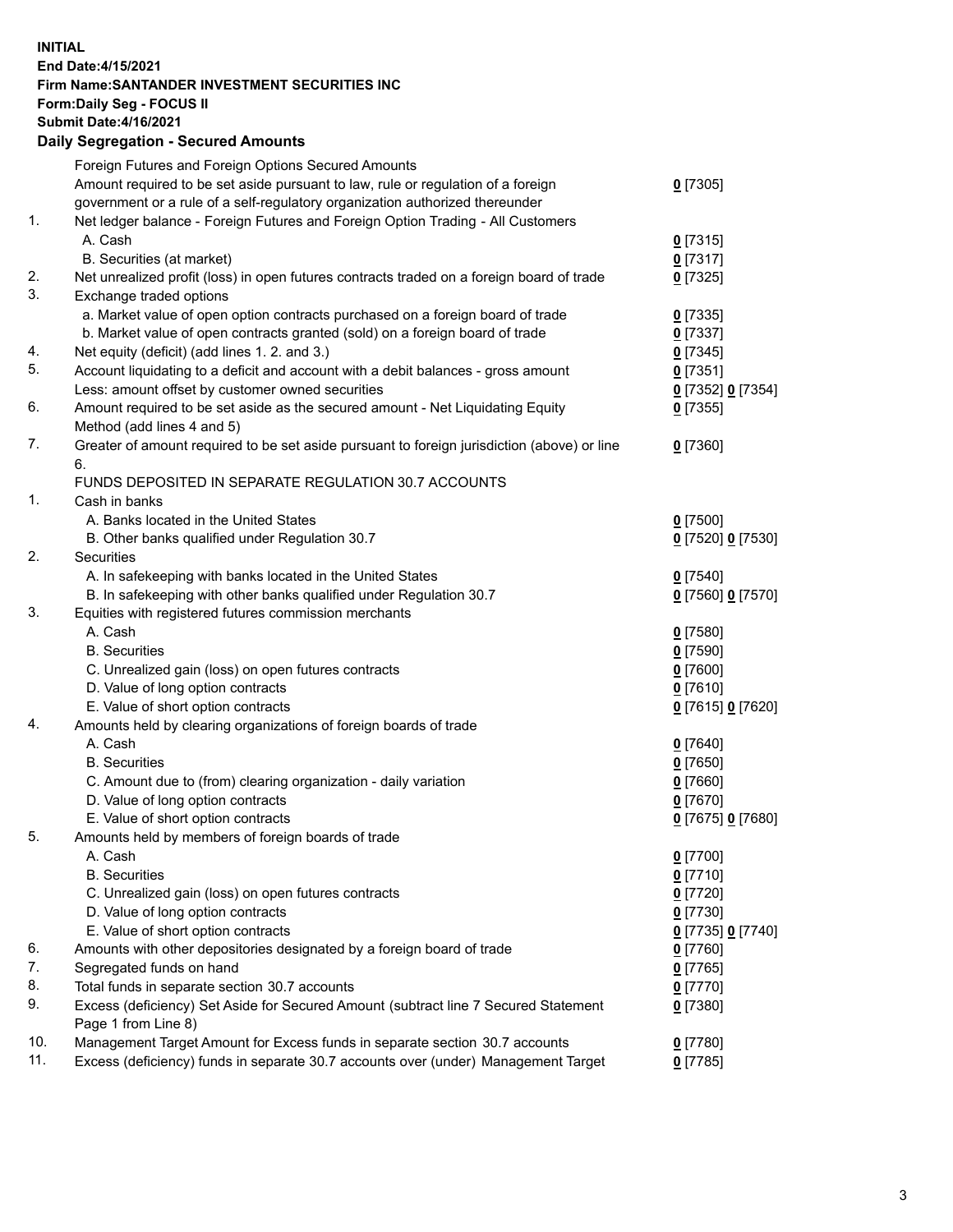| <b>INITIAL</b> |                                                                                                            |                       |  |  |  |  |
|----------------|------------------------------------------------------------------------------------------------------------|-----------------------|--|--|--|--|
|                | End Date: 4/15/2021                                                                                        |                       |  |  |  |  |
|                | Firm Name: SANTANDER INVESTMENT SECURITIES INC                                                             |                       |  |  |  |  |
|                | Form: Daily Seg - FOCUS II                                                                                 |                       |  |  |  |  |
|                | <b>Submit Date: 4/16/2021</b>                                                                              |                       |  |  |  |  |
|                | Daily Segregation - Segregation Statement                                                                  |                       |  |  |  |  |
|                | SEGREGATION REQUIREMENTS(Section 4d(2) of the CEAct)                                                       |                       |  |  |  |  |
| 1.             | Net ledger balance                                                                                         |                       |  |  |  |  |
|                | A. Cash                                                                                                    | 1,272,065,030 [7010]  |  |  |  |  |
|                | B. Securities (at market)                                                                                  | $0$ [7020]            |  |  |  |  |
| 2.             | Net unrealized profit (loss) in open futures contracts traded on a contract market                         | 604,396,998 [7030]    |  |  |  |  |
| 3.             | Exchange traded options                                                                                    |                       |  |  |  |  |
|                | A. Add market value of open option contracts purchased on a contract market                                | 43,083,277 [7032]     |  |  |  |  |
|                | B. Deduct market value of open option contracts granted (sold) on a contract market                        | -39,854,933 [7033]    |  |  |  |  |
| 4.             | Net equity (deficit) (add lines 1, 2 and 3)                                                                | 1,879,690,372 [7040]  |  |  |  |  |
| 5.             | Accounts liquidating to a deficit and accounts with                                                        |                       |  |  |  |  |
|                | debit balances - gross amount                                                                              | $0$ [7045]            |  |  |  |  |
|                | Less: amount offset by customer securities                                                                 | $0$ [7047] $0$ [7050] |  |  |  |  |
| 6.             | Amount required to be segregated (add lines 4 and 5)                                                       | 1,879,690,372 [7060]  |  |  |  |  |
|                | FUNDS IN SEGREGATED ACCOUNTS                                                                               |                       |  |  |  |  |
| 7.             | Deposited in segregated funds bank accounts                                                                |                       |  |  |  |  |
|                | A. Cash                                                                                                    | 278,383,719 [7070]    |  |  |  |  |
|                | B. Securities representing investments of customers' funds (at market)                                     | $0$ [7080]            |  |  |  |  |
|                | C. Securities held for particular customers or option customers in lieu of cash (at                        | $0$ [7090]            |  |  |  |  |
|                | market)                                                                                                    |                       |  |  |  |  |
| 8.             | Margins on deposit with derivatives clearing organizations of contract markets                             |                       |  |  |  |  |
|                | A. Cash                                                                                                    | 1,643,399,762 [7100]  |  |  |  |  |
|                | B. Securities representing investments of customers' funds (at market)                                     | $0$ [7110]            |  |  |  |  |
|                | C. Securities held for particular customers or option customers in lieu of cash (at                        | $0$ [7120]            |  |  |  |  |
| 9.             | market)                                                                                                    |                       |  |  |  |  |
| 10.            | Net settlement from (to) derivatives clearing organizations of contract markets<br>Exchange traded options | 27,027,620 [7130]     |  |  |  |  |
|                | A. Value of open long option contracts                                                                     | 43,083,277 [7132]     |  |  |  |  |
|                | B. Value of open short option contracts                                                                    | -39,854,933 [7133]    |  |  |  |  |
| 11.            | Net equities with other FCMs                                                                               |                       |  |  |  |  |
|                | A. Net liquidating equity                                                                                  | $0$ [7140]            |  |  |  |  |
|                | B. Securities representing investments of customers' funds (at market)                                     | $0$ [7160]            |  |  |  |  |
|                | C. Securities held for particular customers or option customers in lieu of cash (at                        | $0$ [7170]            |  |  |  |  |
|                | market)                                                                                                    |                       |  |  |  |  |
| 12.            | Segregated funds on hand                                                                                   | $0$ [7150]            |  |  |  |  |
| 13.            | Total amount in segregation (add lines 7 through 12)                                                       | 1,952,039,445 [7180]  |  |  |  |  |
| 14.            | Excess (deficiency) funds in segregation (subtract line 6 from line 13)                                    | 72,349,073 [7190]     |  |  |  |  |
| 15.            | Management Target Amount for Excess funds in segregation                                                   | 70,000,000 [7194]     |  |  |  |  |
| 16.            | Excess (deficiency) funds in segregation over (under) Management Target Amount                             | 2,349,073 [7198]      |  |  |  |  |
|                | <b>Excess</b>                                                                                              |                       |  |  |  |  |